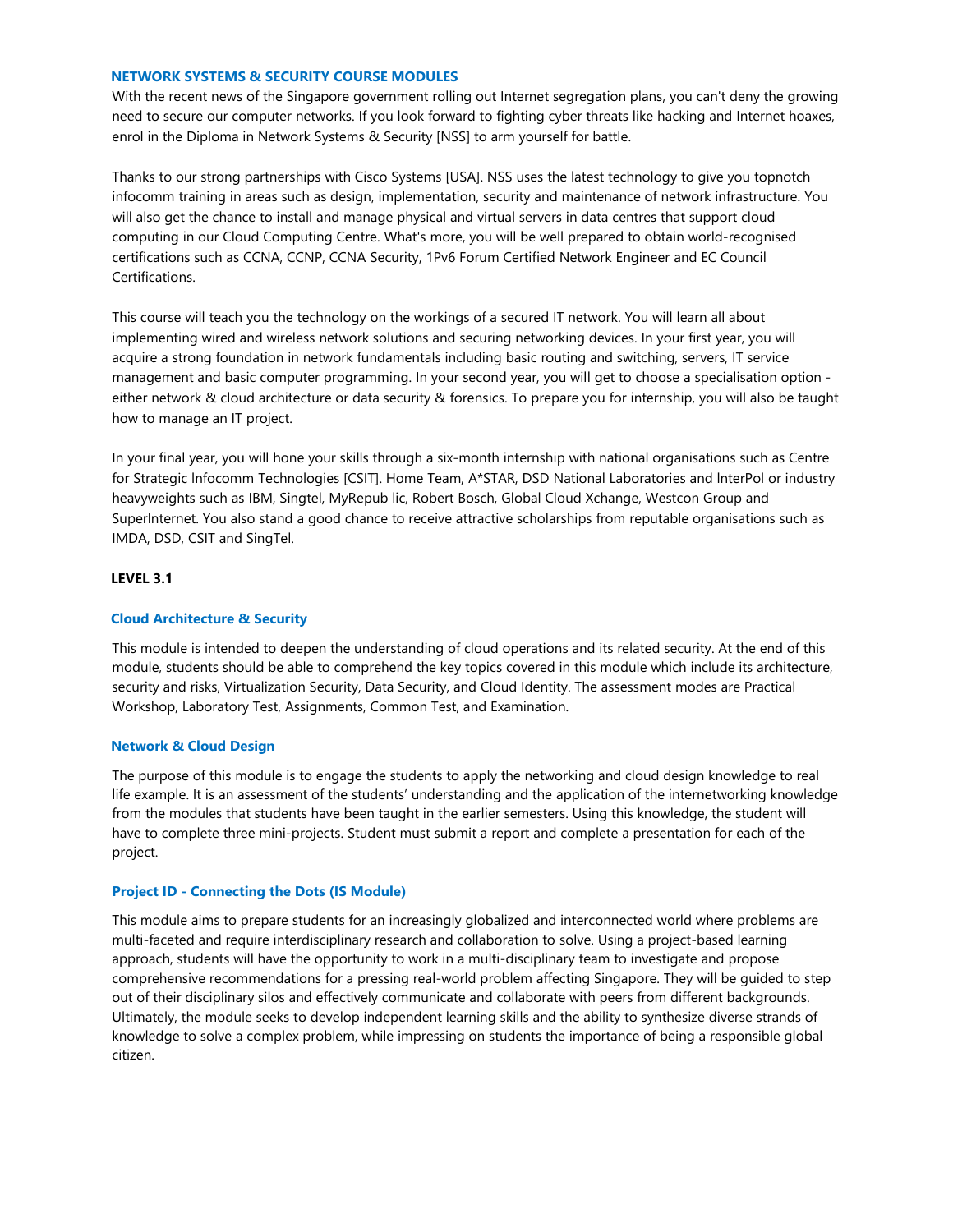## **NETWORK & CLOUD ARCHITECTURE OPTION**

#### **Advanced Routing**

At the end of the module, the student will be able to use advanced IP addressing and routing to implement scalable and highly secure Cisco routers that are connected to LANs, WANs, and IPv6 networks.

#### **Advanced Switching**

At the end of this module, students will be able to plan, design, configure, secure, monitor, troubleshoot and maintain an enterprise campus network. Key concepts in their learning includes the use of SDM, VLANs, MST, inter-VLAN routing with multilayer switches and high availability networks. With Project-based learning as its signature pedagogy, the 10-week project work will assess them on their technical knowledge and skills, problem solving /troubleshooting skills, project management, documentation, presentation, teamwork and attitude.

#### **DATA SECURITY & FORENSICS OPTION**

#### **Computer & Network Forensics**

This module is multi-discipline in nature covering legal, ethics, case study, detective work and engineering. The module goal is to impart skills to our students so that they can determine the root cause of a hacker attack, collect evidence that is legally admissible in court, and protect corporate assets and reputation. This module teaches students the basic concepts and techniques to perform systematic and identification of evidences in computer related crimes and abuse cases. This includes tracing a hacker to a client's systems, to tracing the originator of defamatory emails to recovering signs of fraud.

#### **Ethical Hacking & Countermeasures**

This module intends to introduce concepts, frameworks, methodologies and techniques of penetration testing to the students. At the end of this module, students will learn and appreciate the need for information security and identify countermeasures to protect against cyber-attacks. Key topics covered in this module include reconnaissance, scanning, Trojans, password cracking and data sniffing. Students will need to show their technical proficiency by completing labs, mini project and practical test.

## **LEVEL 3.2**

#### **Six-Month Internship**

Six Month Internship is a module whereby students will be attached to sponsoring companies for a period of approximately 22 weeks. During their internships, they will undertake projects assigned by the company or be involved in operations or maintenance-related work. Activities may be related to operations, research, project, maintenance, etc. Student internships may be undertaken locally or overseas.